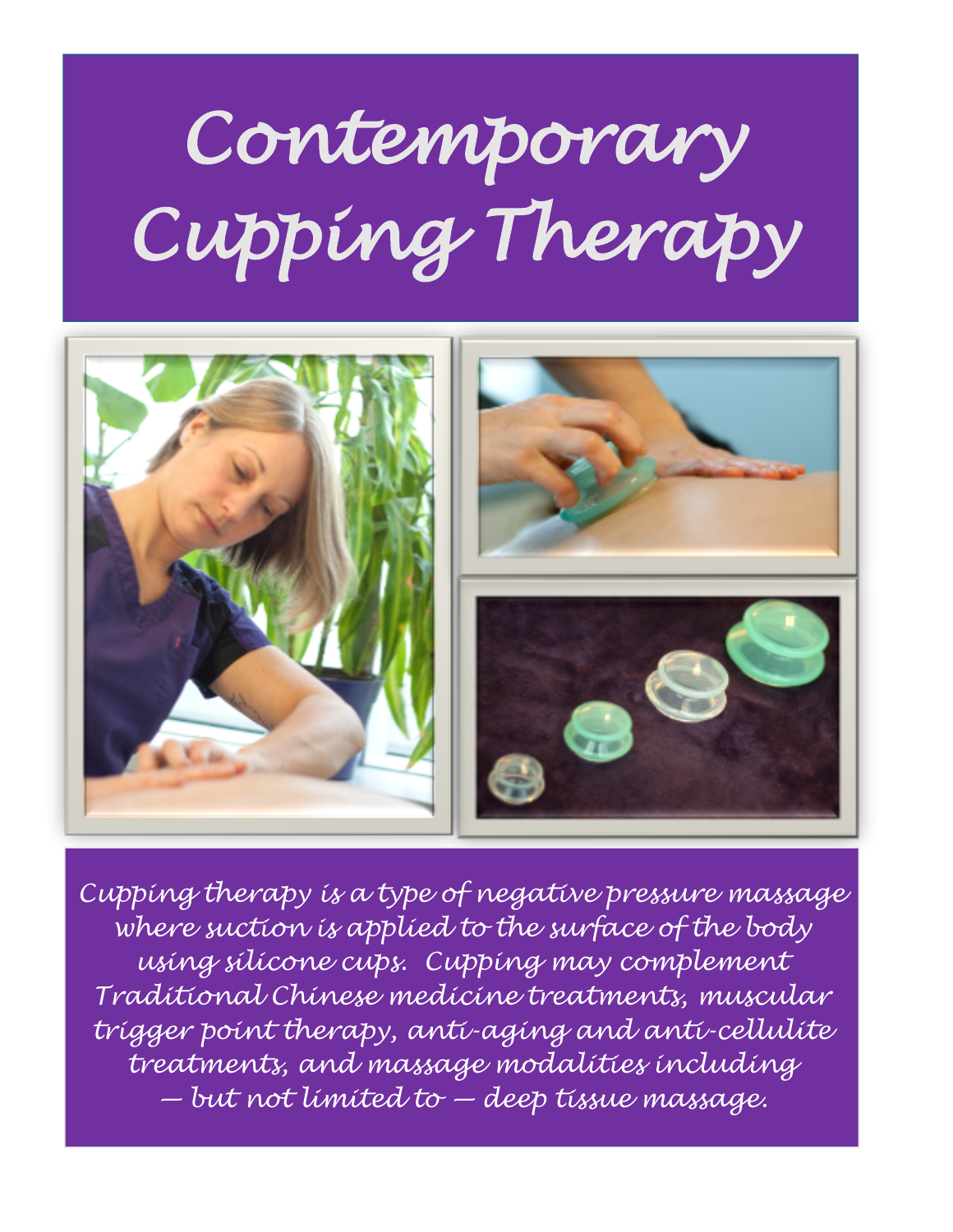## *WHAT ARE THE MARKS?*



*After a cupping treatment, marks may be visible on the skin. Many people believe these marks are bruises, but this is not actually the case. Unlike a bruise, cupping marks are not injuries. The marks are created by the negative pressure effect of the cups against the skin.*

*When suction is applied, some people have a histamine response where a redness appears on the tissue. It is part of the natural healing response of the body. This coloration disappears within minutes to hours after treatment.*

*Others may have a stronger histamine response depending on their skin type. If muscle tissue is injured or not functioning correctly, or if there is local congestion, darker marks may appear because the congested blood and toxins move toward the surface. These marks fade and disappear within 1 to 2 weeks depending on the individual's condition and lymphatic system. Cupping has a detoxifying effect on the system.*